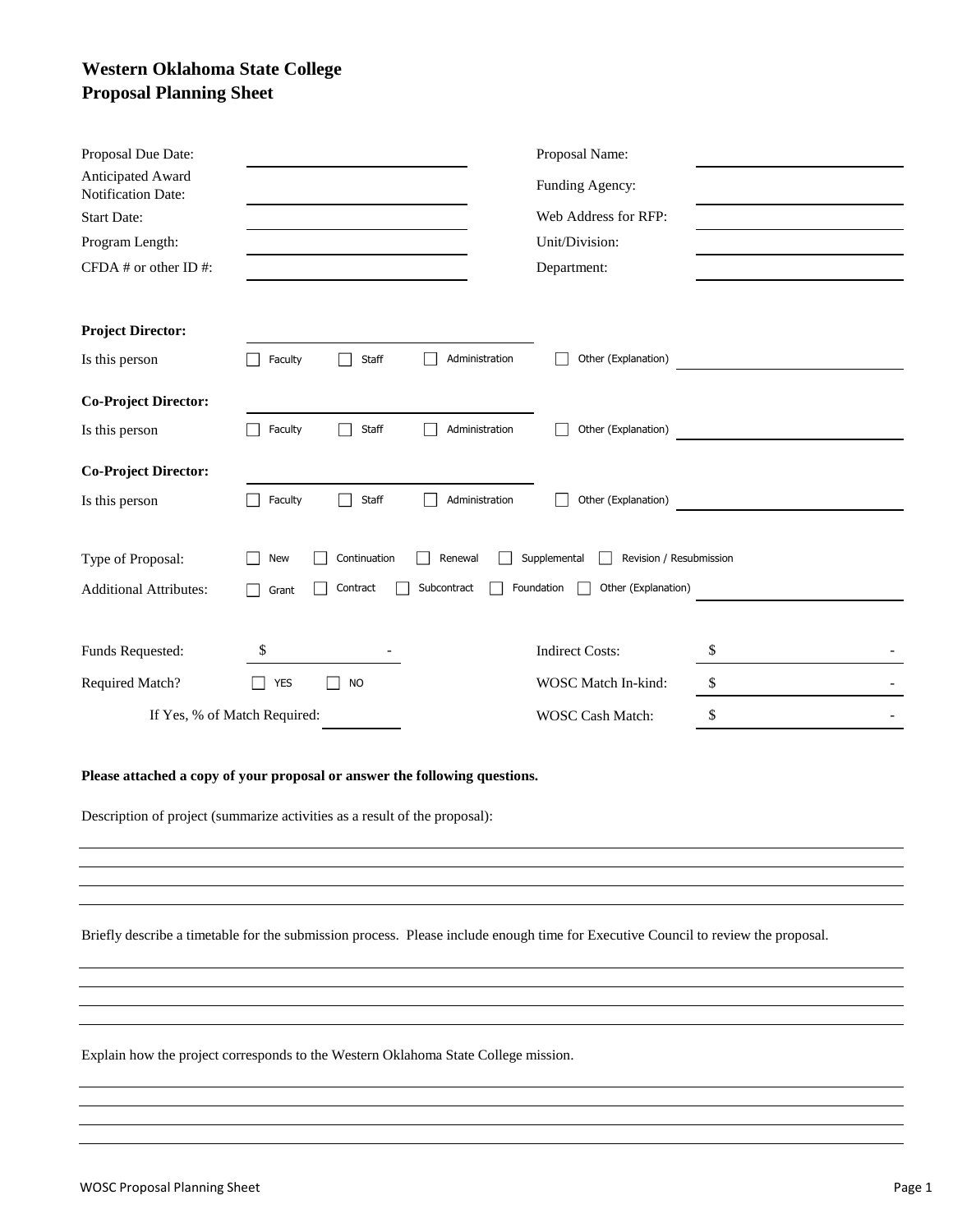# **Project Personnel**

| Paid by Grant (G) or<br>Match (M) | <b>Other Grant Commitment</b><br>Yes $(Y)$ or No $(N)$ | If Yes, % of Time   |
|-----------------------------------|--------------------------------------------------------|---------------------|
|                                   |                                                        |                     |
|                                   |                                                        |                     |
|                                   |                                                        |                     |
|                                   |                                                        |                     |
|                                   |                                                        | % of Time Committed |

### **Approval**

| Signature of Project Director | Date |  |
|-------------------------------|------|--|
| Signature of Supervisor       | Date |  |
| Signature of Dean             | Date |  |
| Signature of Vice President   | Date |  |
| Comments:                     |      |  |
|                               |      |  |
|                               |      |  |
|                               |      |  |
|                               |      |  |